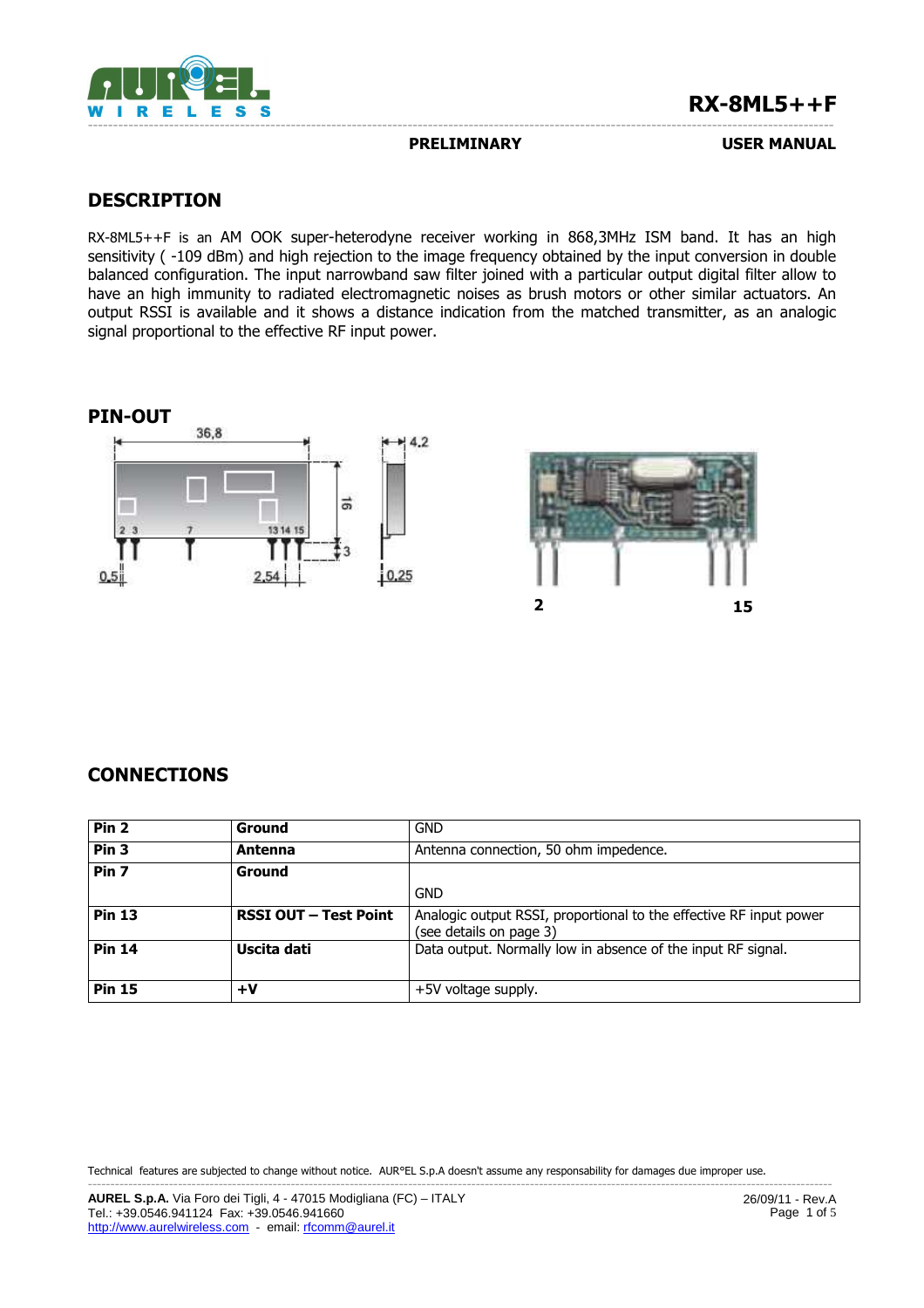

# **RX-8ML5++F**

### **PRELIMINARY USER MANUAL**

## **Technical features**

|                                        | Min                            | <b>Typical</b> | Max       | <b>Unit</b> | <b>Notes</b> |
|----------------------------------------|--------------------------------|----------------|-----------|-------------|--------------|
| <b>Reception frequency</b>             | 868,25                         | 868,3          | 868,35    | <b>MHz</b>  |              |
| V <sub>s</sub> voltage supply          | 4,7                            | 5              | 5,5       | ν           |              |
| <b>Current supply</b>                  |                                | 10             |           | mA          |              |
| <b>RF sensitivity</b>                  | $-107$                         | $-109$         | $-112$    | dBm         | See note 1   |
| <b>Modulation</b>                      | <b>ASK</b>                     |                |           |             |              |
| <b>RF bandwidht -3dB</b>               |                                | 600            |           | <b>KHz</b>  |              |
| IF bandwidht -3dB                      |                                | 360            |           | <b>KHz</b>  |              |
| Interference rejection to ±10MHz       | 70                             | 75             |           | dB          |              |
| Interference rejection to ±2MHz        | 60                             | 65             |           | dB          |              |
| <b>Output square wave</b>              |                                | 2              | 3         | <b>KHz</b>  |              |
| Output impedence (pin 14)              |                                | 5              |           | Kohm        |              |
| Logic output low level (pin 14)        |                                |                | $qnd+0,4$ | v           | See note 3   |
| Logic output high level (pin 14)       | $Vs \times 0.8$                |                |           | $\mathbf v$ | See note 3   |
| <b>Spurious RF emission in antenna</b> |                                |                | -60       | <b>dBm</b>  |              |
| <b>Switching on time</b>               |                                |                | 100       | ms          | See note 2   |
| <b>Operating temperature range</b>     | $-20$                          |                | $+80$     | ۰c          |              |
| <b>Dimensions</b>                      | $36.8 \times 16 \times 4.2$ mm |                |           |             |              |

**NOTE 1:** Sensitivity obtained by RF generator 99% modulated, system showed in picture 1.

**NOTE 2:** For switching on time it means the time requested the receiver to reach the technical feature above, from the moment which the power supply is applied.

**NOTE 3:** Values obtained with 100KΩ of maximum load.

All technical features stated are obtained using the test system below:



Fig1. Measurement schema of sensitivity.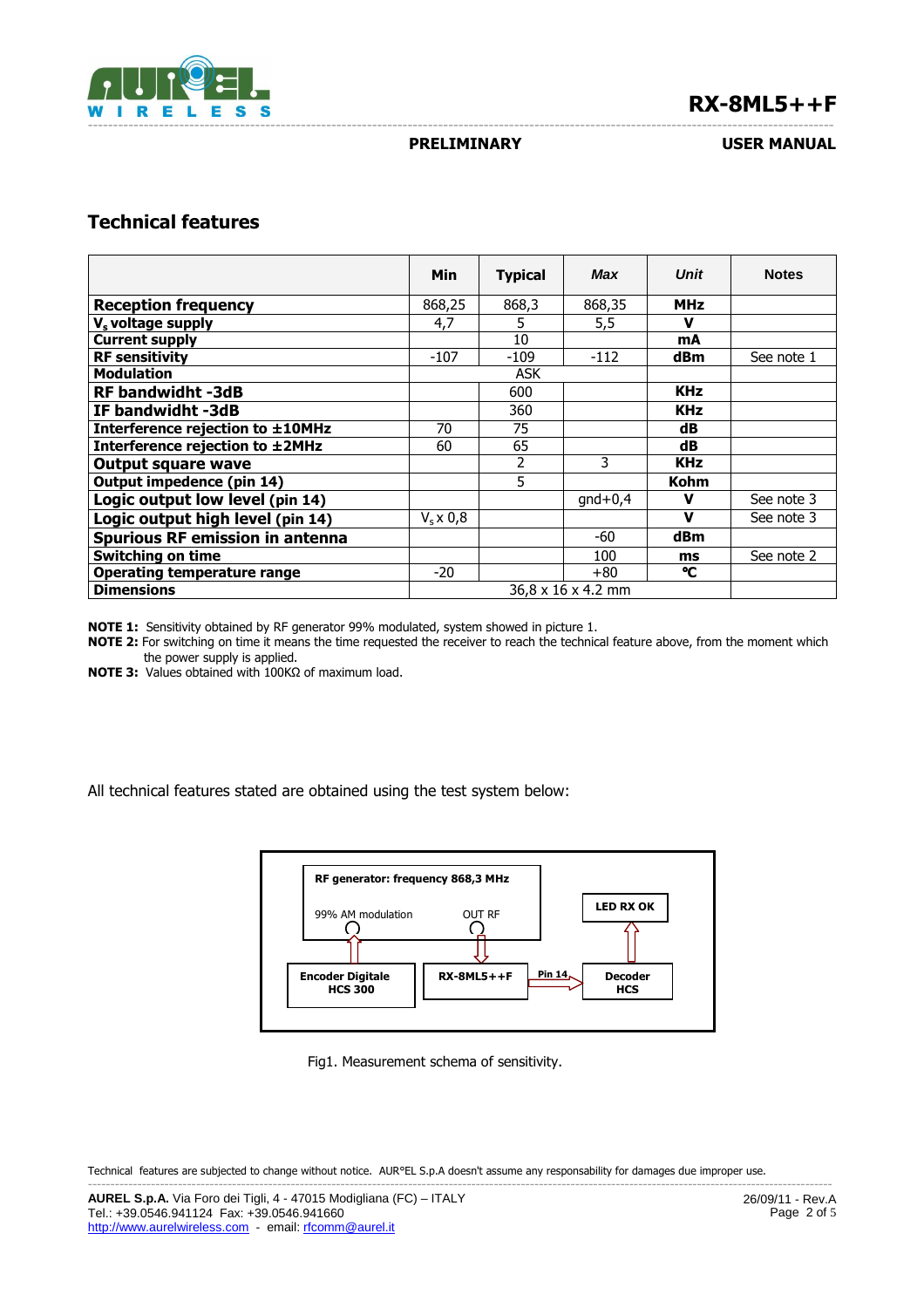

## **RX-8ML5++F**

**PRELIMINARY USER MANUAL** 

## **Pin 13 RSSI output**

In picture 1 is shown the values of the RSSI output voltage depending on the RF input power signal. The behavior is obtained applying to the (pin3) antenna of the receiver, from RF generator, an AM modulated signal with 99% modulation index and 1KHz modulating signal. RSSI output has a quite linear behavior (25mV per dB) up to -40 dBm of RF input power, compared at 2V on pin3, point of saturation of the RSSI circuit. In the linear working region RSSI output is proportional to the RF power of the input signal: in this case is possible to use the pin 13 voltage output as measure of the intensity of the input signal power and so knowledge of the distance of the transmitter. When the RSSI pin assumes a constant value, there is no more proportionality with the received signal level.

In this case the value of the Pin 13 output voltage can still be used as an indication of proximity. By calculating the value of RF power above which the RSSI output saturates, we get the maximum distance of the transmitter.

The distance below which the receiver operates in the saturation zone is about 4m (transmitting and receiving antennas in line of sight and under the hypothesis of 0 dBm of transmitted power, typical output power of a handheld transmitter) and depends strongly on the presence of obstacles between the transmitter and receiver (in fact they can cause reflections and multipath matters).



# Andamento dell'uscita RSSI in funzione della potenza RF di ingresso

**Fig. 1 - RSSI Output diagram**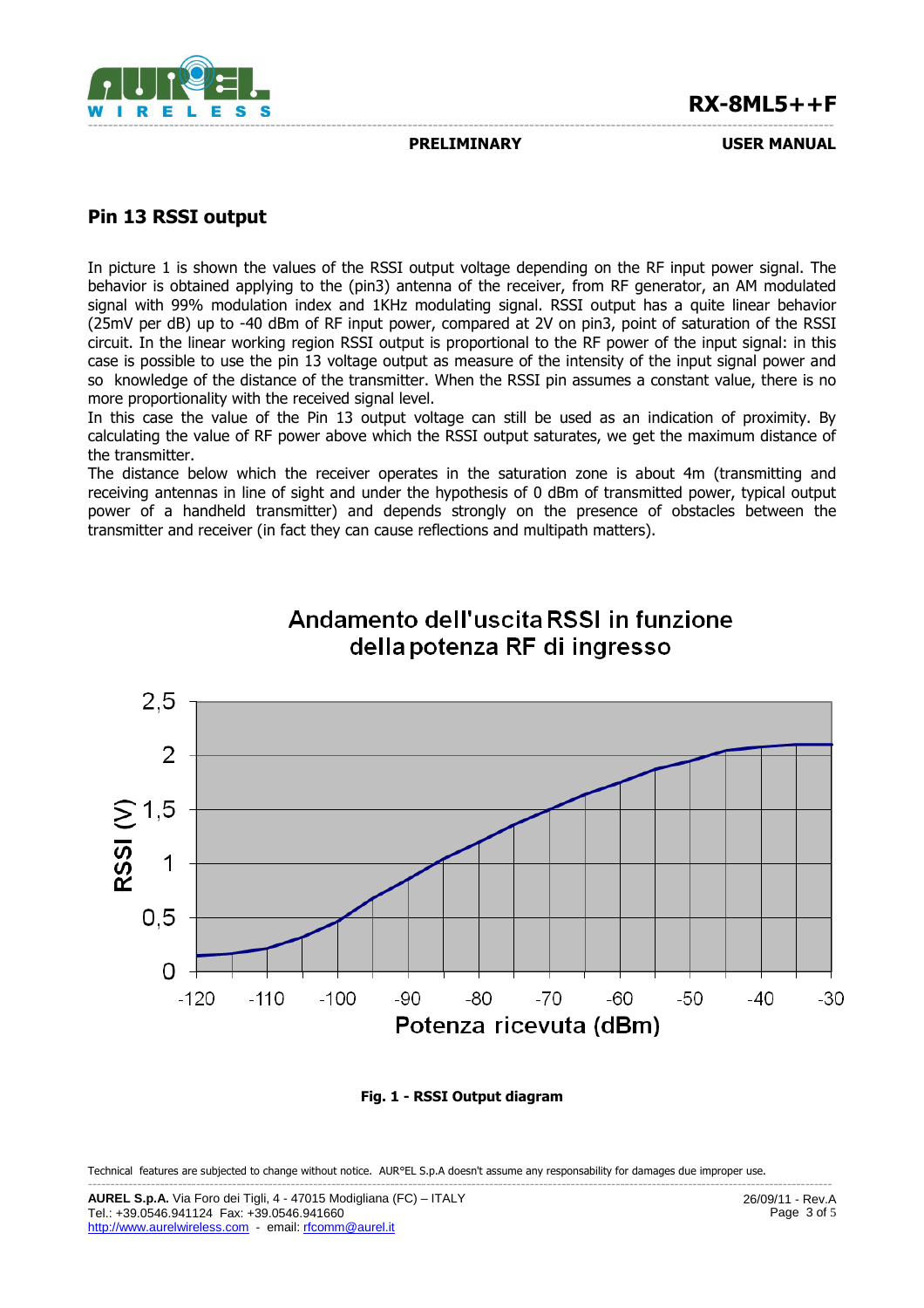

**PRELIMINARY USER MANUAL**

## **Device usage**

In order to take advantage of the performances described in the technical features and to comply with the operating conditions which characterize the certification, the receiver has to be fitted up on a printed circuit, considering what follows:

## **Voltage supply:**

- 1. The receiver must be supplied by very low voltage security source protected against short circuits.
- 2. Maximum voltage variation admitted:  $\pm$  0.3 V.
- 3. De-coupling, next to the receiver, by means of a ceramic capacitor of minimum 100.000 pF value.

## **Ground:**

It must surround in the better way the welding area of the receiver. The circuit must be achieved in double layer, with throughout vias to the ground planes, approximately each 15 mm. It must be properly dimensioned in the antenna connection area, in case a radiant whip antenna is fitted in(and area of approximately 50 mm is suggested).

**Fig.2** Lay-out advised for a correct working of the receiver



# **50 Ohm Line:**

1. It must be as shorter as possible.

2. 1,8 mm wide for 1 mm thick FR4 printed circuits and 2,9 mm wide for 1,6 mm thick FR4 printed circuits. On the same side it must be kept 2mm away from the ground.

3. On the opposite side a ground circuit area must be present.